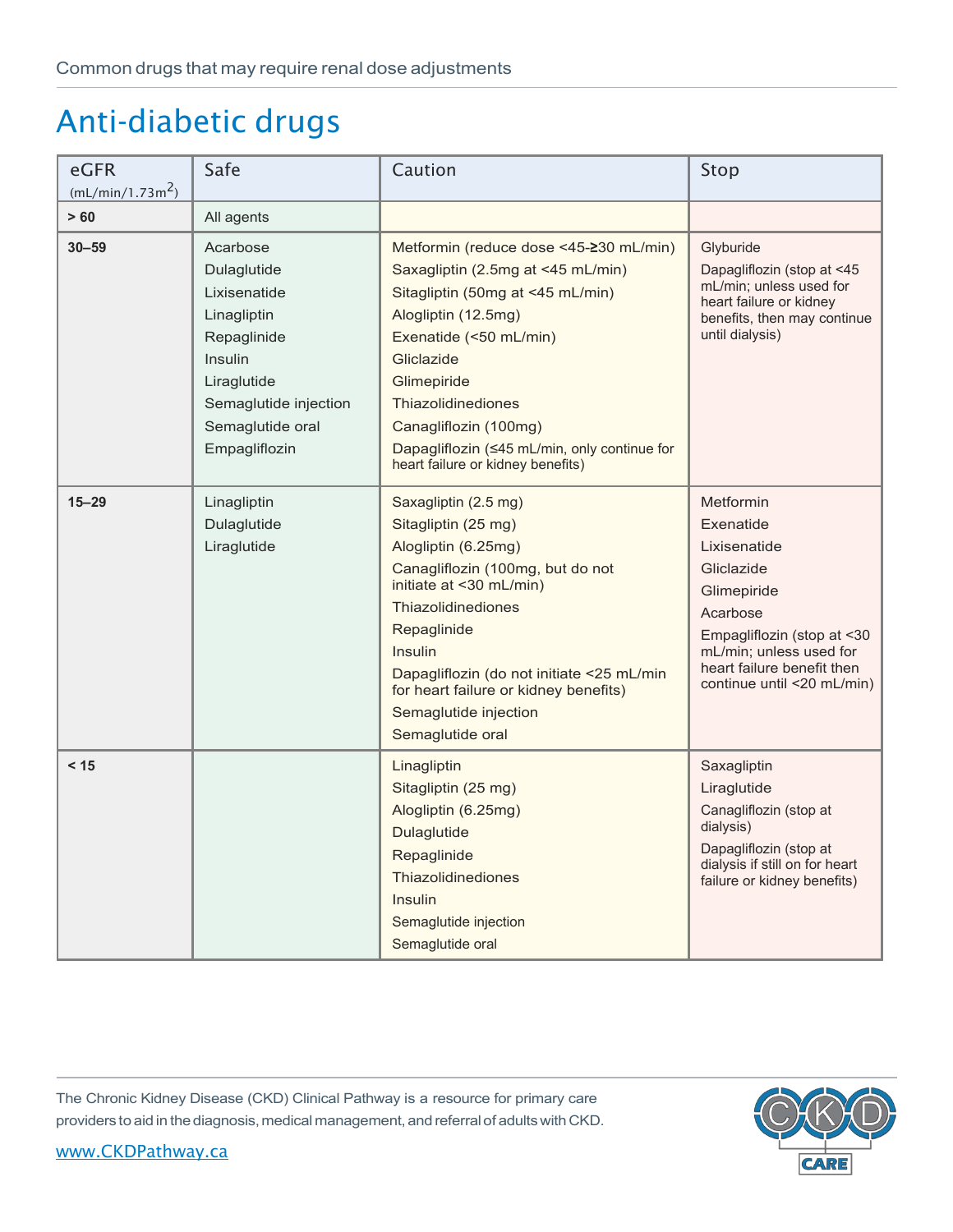#### Biguanide

Use with caution in patients with eGFR <60 mL/min/1.73m2

Avoid in patients with eGFR <30 mL/min/1.73m2

 $\cdot$  Metformin may be used in certain circumstances if eGFR is 20–29 mL/min/1.73m<sup>2</sup>, but requires very close monitoring of serum bicarbonate levels to detect acidosis

When deciding which agent to add to metformin, consideration should be given to a number of factors including effectiveness in blood glucose lowering, degree of hyperglycemia, kidney function, and risk of hypoglycemia.

|                            | Normal dose range         | eGFR $(mL/min/1.73m2)$         |                                                                                                                                                                                                                                                                    |                                                         |
|----------------------------|---------------------------|--------------------------------|--------------------------------------------------------------------------------------------------------------------------------------------------------------------------------------------------------------------------------------------------------------------|---------------------------------------------------------|
|                            |                           | $\geq 60$                      | $\geq 30 - 60$                                                                                                                                                                                                                                                     | $30$                                                    |
| Metformin<br>(Glucophage®) | 1000 mg bid or 850 mg tid | No dose adjustment<br>required | If initiating, start<br>at 250 -500 mg<br>daily titrate based on<br>patient effect<br>maximum dose:<br>1000 mg bid<br>NOTE: eGFR<br>closer to 30 mL/min.<br>consider lowering<br>dose (500-1000<br>mg/day)<br>If already on<br>Metformin,<br>maintain current dose | Consider<br>discontinuing;<br>May consult<br>Nephrology |

The Chronic Kidney Disease (CKD) Clinical Pathway is a resource for primary care providers to aid in the diagnosis, medical management, and referral of adults with CKD.

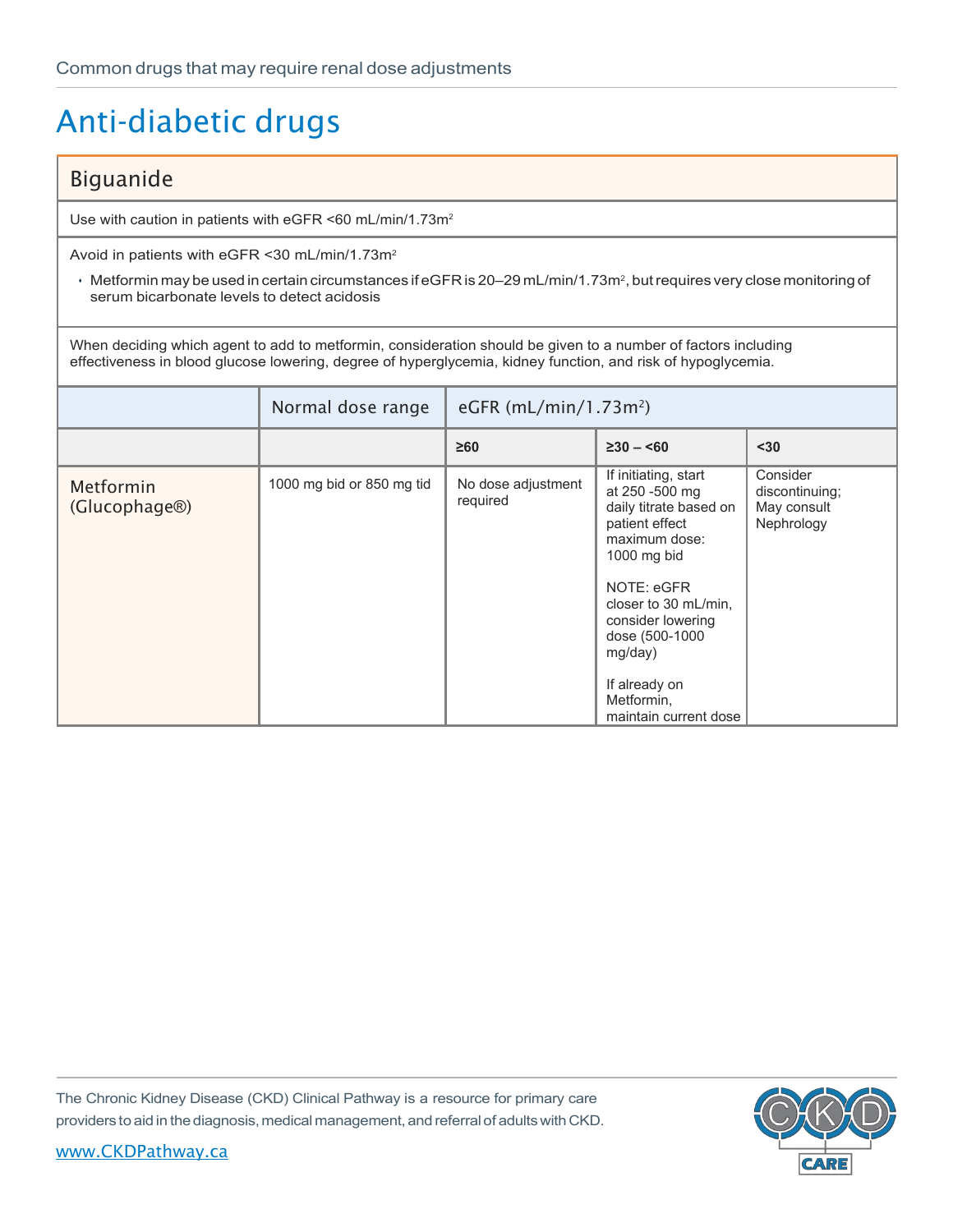| Insulin Secretagogues                              |                                                                                                       |                                |                                                                                               |                                                        |
|----------------------------------------------------|-------------------------------------------------------------------------------------------------------|--------------------------------|-----------------------------------------------------------------------------------------------|--------------------------------------------------------|
|                                                    | Normal dose range                                                                                     | eGFR $(mL/min/1.73m2)$         |                                                                                               |                                                        |
|                                                    |                                                                                                       | $\geq 60$                      | $\geq 30 - 50$                                                                                | $30$                                                   |
| Glyburide<br>(Diabeta <sup>®</sup> )               | 2.5-20 mg/day PO in 1-2<br>divided doses                                                              | No dose adjustment<br>required | Use alternative<br>agent                                                                      | Contraindicated;<br>use alternative<br>agent           |
| Gliclazide regular<br>release (Diamicron®)         | 80-160 mg PO BID                                                                                      | No dose adjustment<br>required | Caution: dose<br>reductions may be<br>necessary                                               | Contraindicated:<br>use alternative<br>agent           |
| Gliclazide modified-<br>release<br>(Diamicron MR®) | 30-120 mg PO daily                                                                                    | No dose adjustment<br>required | Caution: dose<br>reductions may be<br>necessary                                               | Contraindicated:<br>use alternative<br>agent           |
| Glimepiride<br>(Amaryl <sup>®)</sup>               | Initial 1-2 mg PO daily;<br>may increase by 1-2<br>mg daily every 1-2<br>weeks up to 8 mg PO<br>daily | No dose adjustment<br>required | Initial: 1 mg PO<br>daily; may<br>increase<br>cautiously based<br>on fasting blood<br>qlucose | Contraindicated;<br>use alternative<br>agent           |
| Repaglinide<br>(Gluconorm®)                        | 0.5-4 mg PO BID-QID<br>before meals                                                                   | No dose adjustment<br>required | No dose<br>adjustment<br>required                                                             | No dose<br>adjustment<br>required; use with<br>caution |

The Chronic Kidney Disease (CKD) Clinical Pathway is a resource for primary care providers to aid in the diagnosis, medical management, and referral of adults with CKD.

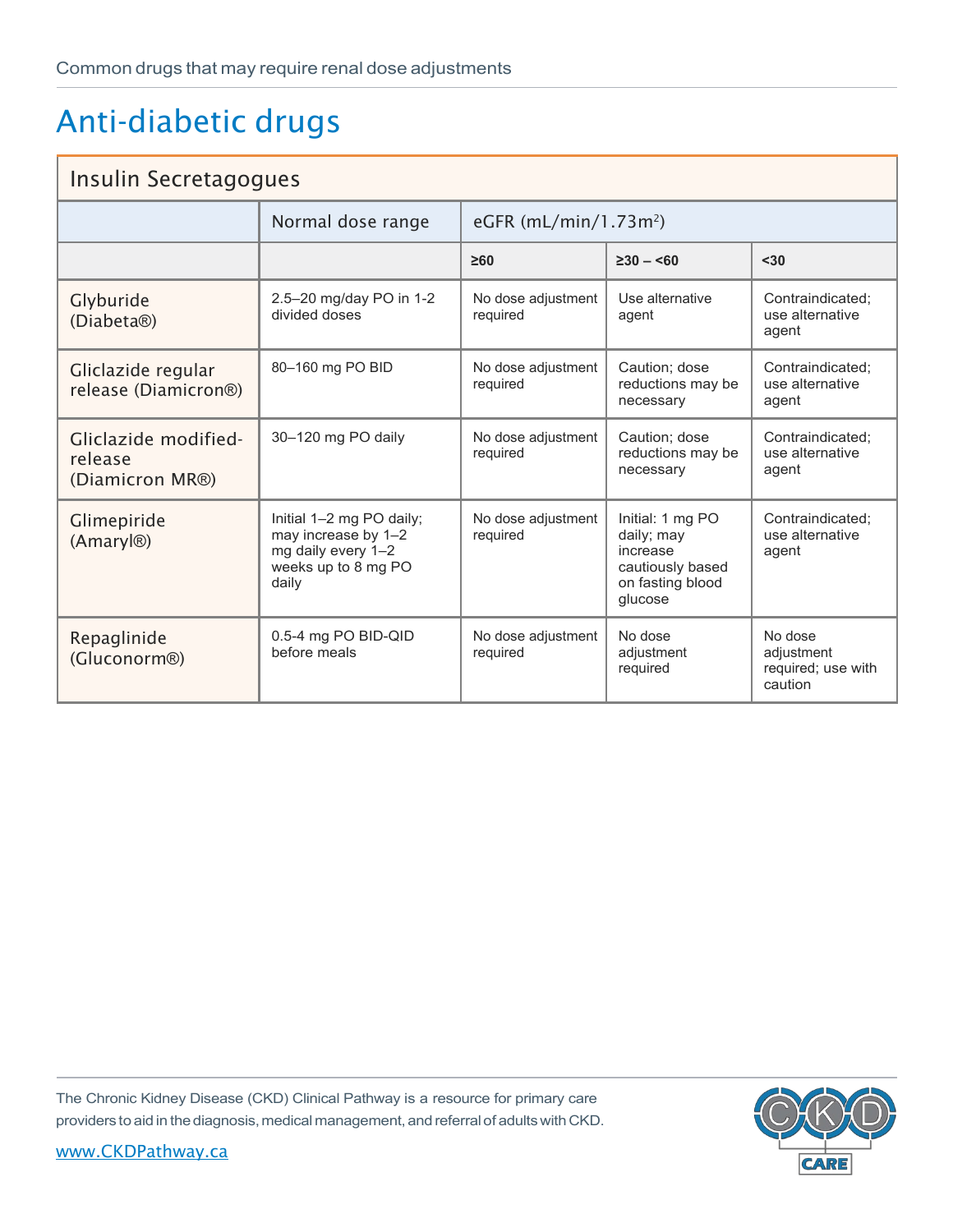| DPP-4 Inhibitors                       |                   |                                   |                                     |                                                                         |
|----------------------------------------|-------------------|-----------------------------------|-------------------------------------|-------------------------------------------------------------------------|
|                                        | Normal dose range | eGFR (mL/min/1.73m <sup>2</sup> ) |                                     |                                                                         |
|                                        |                   | $\geq 60$                         | $\geq 30 - 50$                      | $30$                                                                    |
| Alogliptin<br>(Nesina®)                | 25 mg PO daily    | No dose adjustment<br>required    | 12.5 mg PO daily                    | 6.25 mg PO daily                                                        |
| Linagliptin<br>(Trajenta®)             | 5 mg PO daily     | No dose adjustment<br>required    | No dose adjustment<br>required      | No dose<br>adjustment<br>required; use with<br>caution at <15<br>mL/min |
| Saxagliptin<br>(Onglyza®)              | 5 mg PO daily     | No dose adjustment<br>required    | 2.5 mg PO daily at<br>$<$ 45 mL/min | 2.5 mg PO daily;<br>$d/c$ at $\leq$ 15 mL/min                           |
| Sitagliptin<br>(Januvia <sup>®</sup> ) | 100 mg PO daily   | No dose adjustment<br>required    | 50 mg PO daily at<br>$<$ 45 mL/min  | 25 mg PO daily                                                          |

The Chronic Kidney Disease (CKD) Clinical Pathway is a resource for primary care providers to aid in the diagnosis, medical management, and referral of adults with CKD.

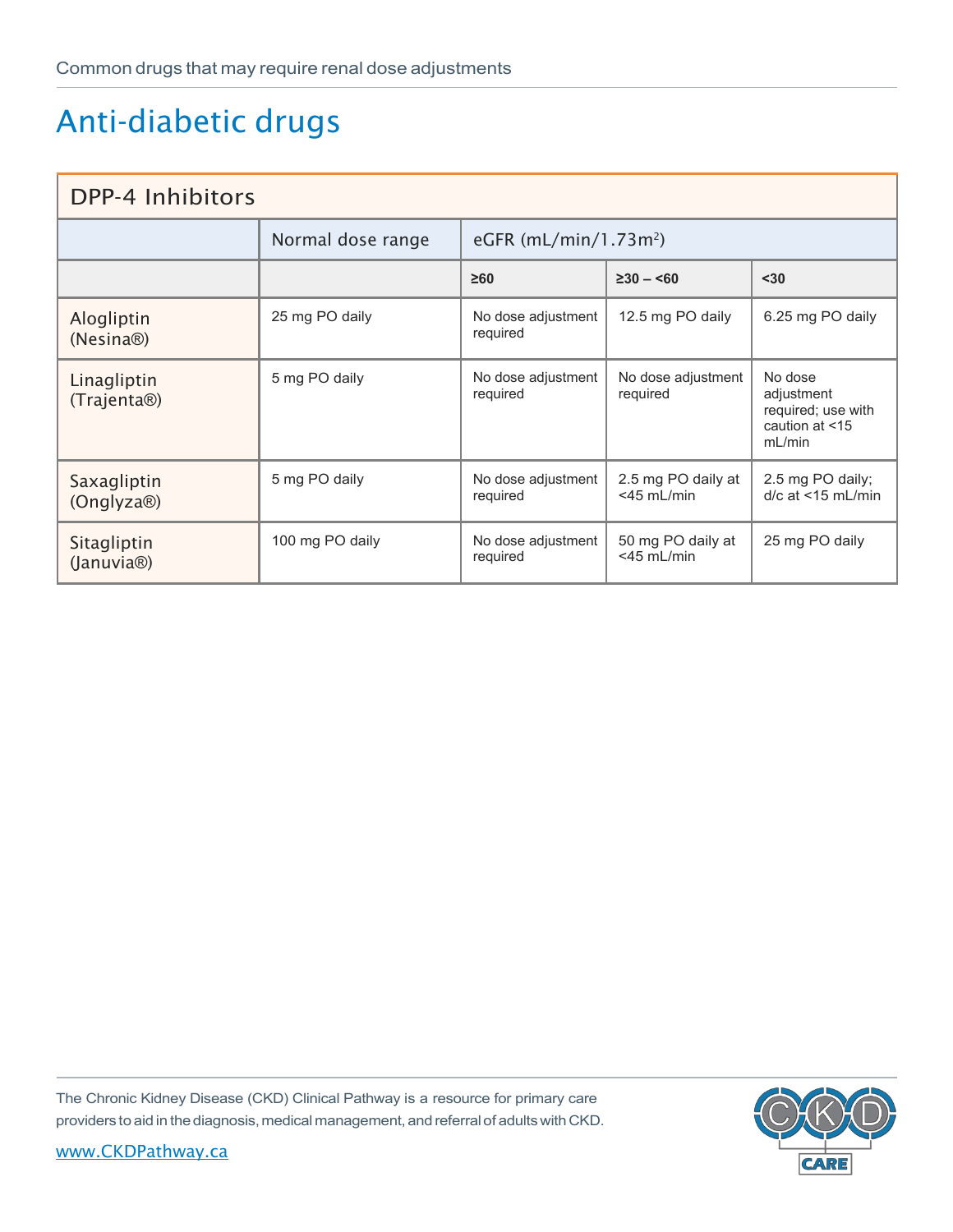#### **GLP-1 Receptor Agonists**

|                                                           | Normal dose range                                                                                | eGFR (mL/min/1.73m <sup>2</sup> ) |                                                                        |                                                                                                                                                                    |
|-----------------------------------------------------------|--------------------------------------------------------------------------------------------------|-----------------------------------|------------------------------------------------------------------------|--------------------------------------------------------------------------------------------------------------------------------------------------------------------|
|                                                           |                                                                                                  | $\geq 60$                         | $\geq 30 - 50$                                                         | $30$                                                                                                                                                               |
| Dulaglutide<br>(Trulicity®)                               | 0.75 mg SC weekly; may<br>increase to 1.5mg SC<br>weekly for additional A1C<br>control           | No dose adjustment<br>required    | No dose adjustment<br>required                                         | No dose adjustment<br>required; use with<br>caution at <15<br>mL/min                                                                                               |
| Exenatide<br>(Byetta <sup>®</sup> – immediate<br>release) | 5 mcg SC BID within 60<br>minutes prior to a meal;<br>may increase up to 10<br>mcg SC BID        | No dose adjustment<br>required    | No dose adjustment<br>required; use with<br>caution at 30-50<br>mL/min | Not indicated; use<br>alternative agent                                                                                                                            |
| Liraglutide<br>(Victoza®)                                 | 0.6 mg SC daily for 1<br>week, then 1.2 mg SC<br>daily; may increase up to<br>1.8 mg SC daily    | No dose adjustment<br>required    | No dose adjustment<br>required                                         | No dose adjustment<br>required; use not<br>recommended <15<br>mL/min due to<br>limited clinical<br>experience                                                      |
| Lixisenatide<br>(Adlyxine®)                               | 10mcg SC daily for 14<br>days, then increase to 20<br>mcg SC daily                               | No dose adjustment<br>required    | No dose adjustment<br>required                                         | Use not<br>recommended due<br>to limited clinical<br>experience                                                                                                    |
| Semaglutide<br>(Ozempic®)                                 | 0.25 mg SC weekly for 4<br>weeks, then 0.5 mg SC<br>weekly; may increase up<br>to 1 mg SC weekly | No dose adjustment<br>required    | No dose adjustment<br>required                                         | No dose adjustment<br>required; use with<br>caution <30 mL/min<br>and use not<br>recommended in<br>patients with end-<br>stage renal disease<br>Consult Nephrology |
| Semaglutide<br>(Rybelsus <sup>®)</sup>                    | 3 mg PO daily for 30 days,<br>then 7 mg PO daily; may<br>increase up to 14 mg PO<br>daily        | No dose adjustment<br>required    | No dose adjustment<br>required                                         | No dose adjustment<br>required; use with<br>caution <30 mL/min                                                                                                     |

The Chronic Kidney Disease (CKD) Clinical Pathway is a resource for primary care providers to aid in the diagnosis, medical management, and referral of adults with CKD.